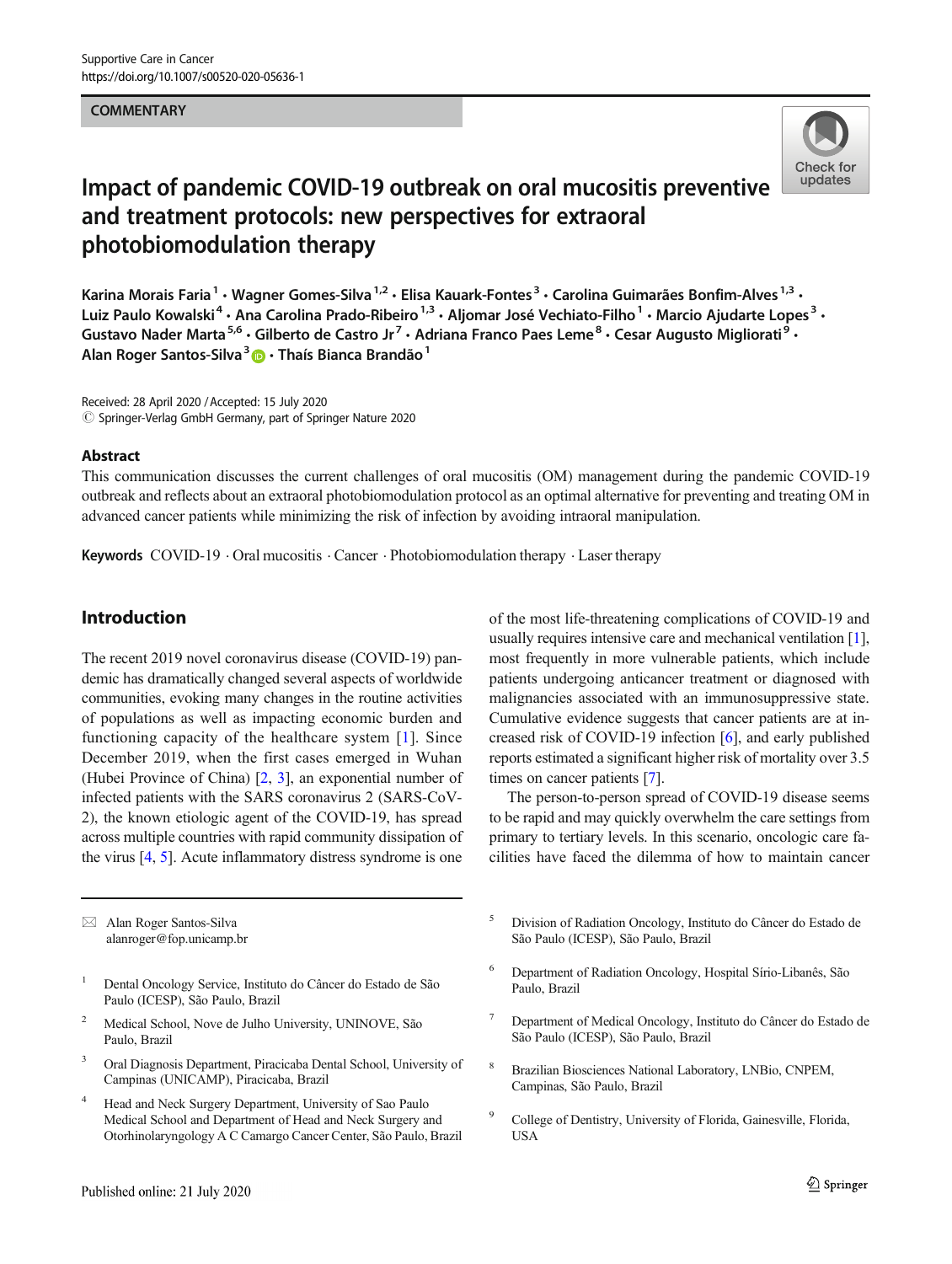treatment in the pandemic era, reaching appropriate treatment outcomes either for ongoing patient's therapies or therapies that will initiate during the growing phase of the outbreak, meanwhile promoting safety for both patients and healthcare professionals [[8\]](#page-3-0).

#### **Discussion**

Managing oral health before or during cancer treatment includes not only dental workup but also intraoral photobiomodulation therapy (PBMT)-validated protocols [[9,](#page-3-0) [10\]](#page-3-0) for prevention or treating oral mucositis (OM), which may place dentists and patients at a particularly high risk to COVID-19 transmission.

Therefore, it is paramount to rethink recommendations to oral care staff inserted in the oncologic setting with emphasis to PBMT protocols attempting to reduce risks of SARS-CoV-2 transmission without restricting the markedly benefits of light-based protocols for OM management during radiation therapy and chemotherapy course [\[10](#page-3-0)]. In this sense, Professor Holden Thorp, the Editor-in-chief of Science, was very fortunate in saying that "The success of the world's scientists — along with strong political and social leadership will determine which scenarios unfold, so it is time to focus on what we can all do to help"  $[11]$  $[11]$ . Thus, our group reports herein the use of the so-called closed-mouth extraoral PBMT protocol based on the available body of evidence [\[12\]](#page-3-0) of this approach against intraoral devices during the pandemic COVID-19 outbreak as an additional intention to control the contact with the saliva of potentially contaminated cancer patients.

This international challenging scenario brought new perspectives for our ongoing randomized controlled clinical trial [\[13\]](#page-3-0) originally designed to characterize the impact of extraoral and intraoral PBMT protocols on OM and survival outcomes of patients with oral cavity and oropharynx squamous cell carcinoma. Due to the above-mentioned impact of pandemic COVID-19 outbreak on OM managing protocols, our group decided to focus exclusively on the PBMT delivery by using a large light-emitting diode (LED) probe. This technique permits the treatment within a reasonable time of tissues from an extraoral approach, enabling light delivery to the oral and oropharyngeal mucosa while avoiding intraoral manipulation as described by Treister et al. (2016) [\[12\]](#page-3-0) and adapted for our clinical trial [[13\]](#page-3-0). Moreover, it seems to be safe and effective to manage OM as well as associated pain with minimal discomfort for patients and less professional exposure to saliva [\[13](#page-3-0)–[16\]](#page-3-0).

We could eventually wait for several months to finish our ongoing trial [[13](#page-3-0)] and publish more clear evidence about this strategy. However, since fast dissemination of COVID-19 viruses can be lethal to health professionals and global society,

we decided to share such new insights with international supportive care in cancer multidisciplinary teams, in order to disseminate our transformed clinical practice to cope with COVID-19, as illustrated on Fig. [1.](#page-2-0)

The extraoral prophylactic and therapeutic PBMT parameters are based on a Class 2M LED Thor LX2 (Thor Photomedicine Ltd., Chesham, London, UK) operating with a 69 diode LED cluster probe (1390 mW). The probe contains  $34 \times 6060$ -nm LED with the following specifications: 6060nm central wavelength; spectral width of 20 nm at 50% intensity, average power of 10 mW, active area of  $0.2 \text{cm}^2$ ; power density (irradiance) of 51 mW/cm<sup>2</sup>; and beam divergence of  $20^{\circ}$  half angle associated with  $35 \times 850$ -nm LED with the following specifications, 850-nm wavelength; spectral width of 45 nm at 50% intensity, average power of 30 mW, active area of 0.2cm<sup>2</sup>; power density (irradiance) of 150 mW/cm<sup>2</sup>; and beam divergence of 22° half angle leading to 1390 mW of total power, an outer diameter probe of 70 mm, 63 mm of diameter of active area, and an average power density of 44.6 mW/cm<sup>2</sup> [[12](#page-3-0)].

The LED device is being applied flat against the face and neck of the patients (Fig. [2](#page-2-0)) at five treatment sites: face (right, center and left sides) and neck (right and left sides) [\[13\]](#page-3-0). The device is applied for 60 s per location (50 mW/cm2  $\times$  60 s = 3.0 J/cm2 for five locations) [\[12\]](#page-3-0). No safety goggles are required for the patients because it is a LED probe, which in the current context may also avoid cross contamination among patients.

Despite the use of the closed-mouth extraoral PBMT technique, a systematic disinfectant routine of the equipment and work environment is indispensable. This includes the disinfection of all surfaces in patient-care areas and PBMT probes/ equipment with hospital standardized disinfectants, such as 70% ethylic alcohol and quaternary ammonium compounds [\[17](#page-3-0)]. After disinfection, the probe is protected with plastic film before clinical use and is immediately disposed after the procedure. Proper COVID-19 professional protective equipment use (disposable working cap, disposable doctor cap, goggles or face shield, disposable surgical mask, and disposable gloves, among others) must be consistent with the World Health Organization protocols designed for health workers [\[17](#page-3-0)], local institutional guidelines, and also with the regional government recommendations.

The use of extraoral PBMT for oral mucositis is not fully novel; however, current treatment protocols often focus on intraoral PBMT. Hence, considering the current situation with COVID-19, we believe our experience may guide novel treatment protocols to protect cancer patients and providers. The main limitation of this report is that it does not support with details the grade of the OM outcomes or the results of the treatment due to the fact that an interim analysis of clinical data would take several weeks to be collected in the current panorama of the pandemic.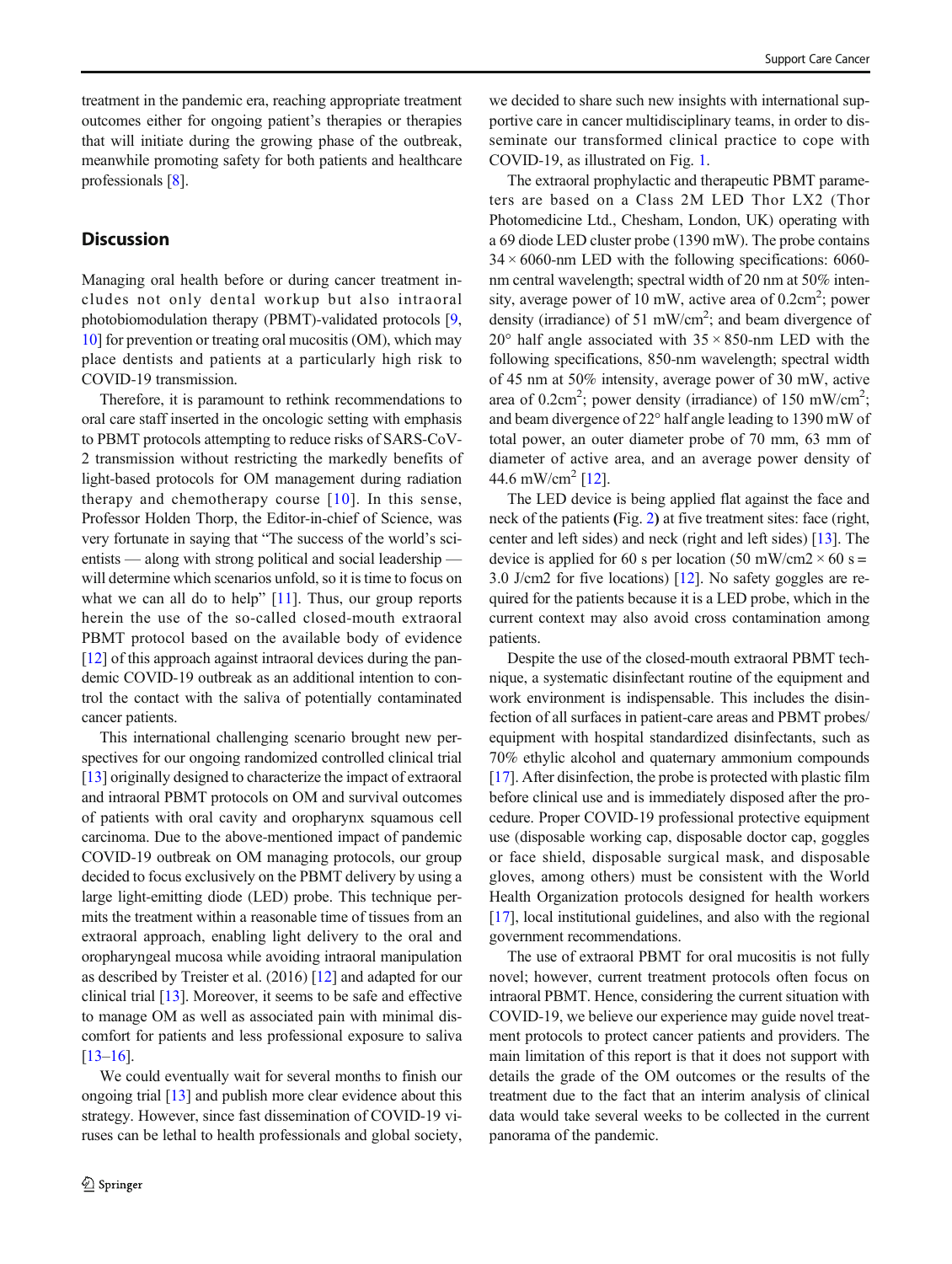<span id="page-2-0"></span>

Fig. 1 Scheme summarizing all information necessary for a safe PBMT appointment. \*Door of the hospital room should be closed with lowpressure inside in cases of COVID-19 suspicion or confirmation, or the door or window should be opened to provide airflow, minding to not put other individuals in risk of infection.\*\* Patient's family member or carer should wait outside the hospital room. \*\*\* Patients with advanced tumors may be subjected to neck dissection with protective tracheostomy in complementation to solid tumor removal—especially for those individuals with adjuvant or exclusive radiotherapy. Cough and secretive fluids are common and persistent during radiation treatment,

## Conclusion

The pandemic COVID-19 outbreak brought new perspectives for the development of extraoral PBMT protocols designed to reduce risks of SARS-CoV-2 transmission without limiting its representing an important infection source. Therefore, their tracheal cannula should be covered with a disposable surgical mask. Also important, professionals should sanitize their hands with water and soup or alcohol gel (1) before patient examination, (2) before dental procedures, (3) after touching the patient, (4) after touching equipment without disinfection, and (5) after touching the oral mucosa or body fluids. Laser flag was positioned in the back of the patient because we suggest that professionals keep PBM equipment behind working chair to avoid contamination in case of infected droplets

benefits on OM management during radiotherapy and chemotherapy for advanced cancer patients.

Acknowledgments The authors would like to gratefully acknowledge the financial support of the São Paulo Research Foundation (FAPESP) processes numbers 2018/02233-6 and 2018/23479-3.



Fig. 2 Extraoral PBMT protocol with 69 diodes LED cluster probe (1390 mW) being applied for the prevention of chemoradiation-induced oral mucositis in an oral squamous cell patient. As demonstrated in these

images, PBMT should be applied at the right side of the face (a), right side of the neck (b), center face (c), and then repeated for the left side of the patient's face and neck